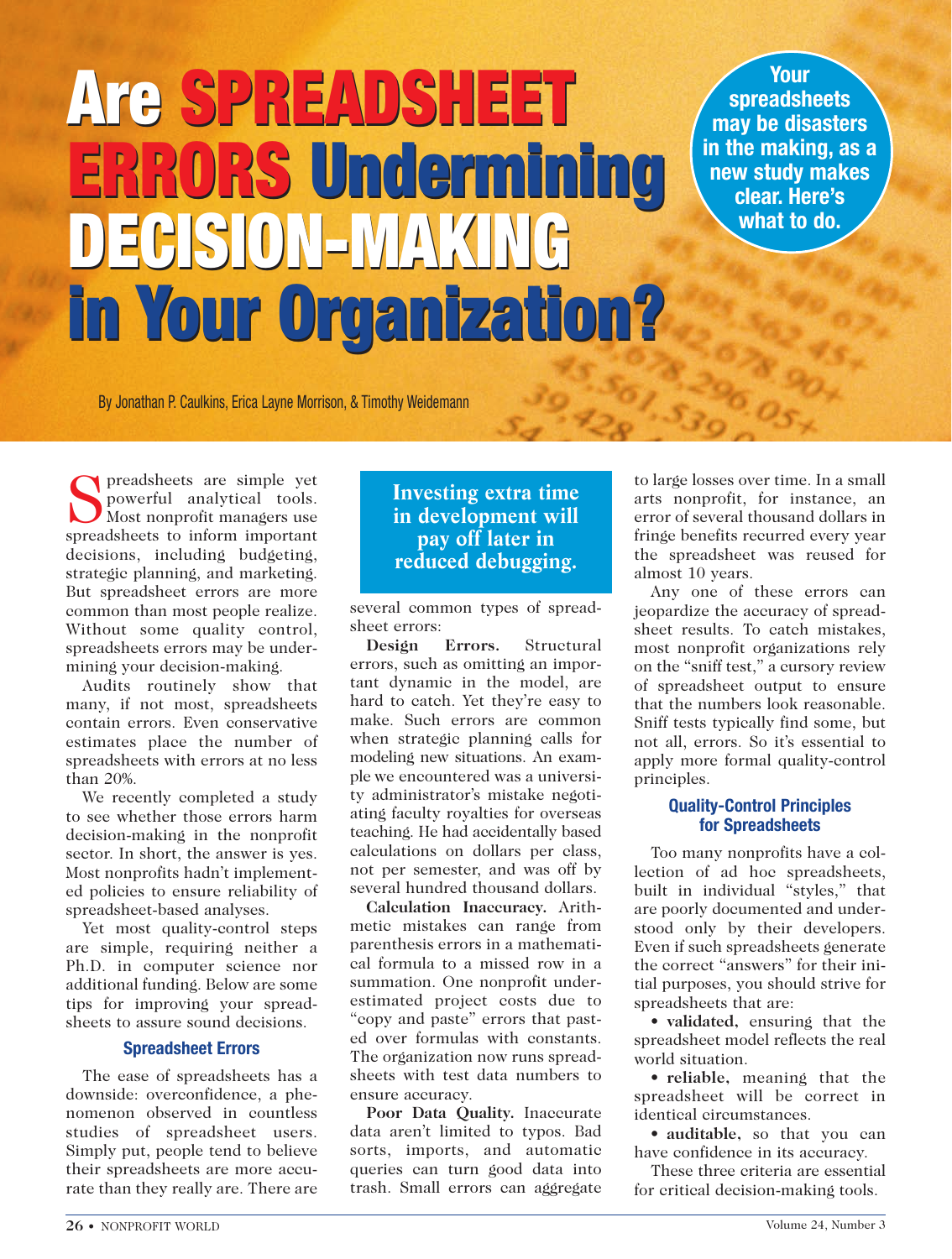The most fundamental quality-control principle is the need to manage spreadsheets throughout their organizational life cycle, including the following four stages:

**Design:** Some spreadsheets grow like country houses with so many additions that they're far more complicated than need be. Such poor design seldom results in a reliable, understandable tool. Large, complex spreadsheets should include design specifications. These design requirements should describe what the spreadsheet is meant to compute and what format input and output will take. A rule of thumb is that any spreadsheet whose logic doesn't fit on a single screen can benefit from an explicit written design.

**Development:** When developing spreadsheets under time pressure, many of us break cardinal rules, such as not typing ("hard-coding") numerical constants directly into formulas. Violating these rules is shortsighted. A classic maxim in software development is that "software maintenance" consumes more hours than does the original coding. Investing extra time in development will pay off later in reduced debugging. Equally important, cutting corners during development jeopardizes the spreadsheet's longevity. Given high rates of staff turnover typical of nonprofits, the goal should be to create a resource that outlives its developer and that can be adapted over time to new tasks.

**Documentation:** Another lesson from software engineering that carries over to spreadsheets is the importance of good documentation, both within the spreadsheet itself and as separate, stand-alone documents. Key formulas should be documented, but so should the underlying model logic and basis for business assumptions. Adequate documentation ensures that spreadsheet resources can be reused and don't become the sole property of one manager or analyst.

**Review:** The single most effective quality-control step is review by a qualified colleague, not just by the original developer. Consider having reviewers publicly sign off on their certification of the spreadsheet's quality. Larger organizations might designate a point person for spreadsheet quality assurance and enforce design guidelines through written policies and templates. Another rule of thumb is that 20-30 minutes should be spent on testing for every hour of development effort.

#### **Five Steps to Quality Control in the Real World**

Applying the highest quality standard to every spreadsheet in your organization may be impossible or inefficient. Instead, scale your quality-control efforts to the level of risk, and make sure employees understand this strategy. Here are steps to help you avoid disastrous consequences without breaking the bank:

#### **1. Look at the decision the spreadsheet is designed to inform.**

If the decision is important, take the time to design the spreadsheet well and review its accuracy. Weigh the impact of getting the decision right — and the

consequences of getting it wrong — by asking the following questions:

**What's the impact of the decision?** Is your spreadsheet helping you with a critical decision or just tallying your office-supply purchases? If a spreadsheet is used to make a single \$1,000 decision, don't spend hours checking it for errors. But if the spreadsheet forms the basis for a \$1,000,000 investment, spending only half an hour reviewing it may be penny-wise and poundfoolish. One prestigious health care nonprofit had a flawed spreadsheet that adversely influenced decisions with stakes in the millions of dollars!

**Will inaccuracy damage your credibility?** Never release an unreviewed analysis to the public, let alone to other parties in a negotiation. Even numerically small spreadsheet errors can lend fodder to political opponents and damage credibility with donors. Also, spreadsheets informing potentially litigious decisions demand extensive review.

#### **2. Look at the spreadsheet itself.**

A large or complex spreadsheet is more likely to have errors. Use these simple diagnostics for the likelihood of spreadsheet errors:

**Complex Calculations.** Users make more errors when formulas are lengthy, complex, or spread over multiple worksheets. Higher functionality, such as *continued on page 28*

# **Fundraising Made Easy**

**Firstgiving's Online Personalized Donation Pages** and Online Event Registration can help with your next fundraising event or campaign:

- Easy to set up, easy to use
- Low cost and simple pricing
- Effective for events and organizations of all sizes

Vist our website for live examples and find out what our customers are saying and why they love our pages....



|                                                                                                                                                                                                                                                                        |                                                                                                                                                                                          | I You Help the Raise E1000 to Support Cur Teachers                                                                                                                                                                                                                                                                                                                                                                                                                                                                                                                                                                                                                                                                                                                                                                                                                                                                                                                                                                                                                                                                                                                                                                                                                        |
|------------------------------------------------------------------------------------------------------------------------------------------------------------------------------------------------------------------------------------------------------------------------|------------------------------------------------------------------------------------------------------------------------------------------------------------------------------------------|---------------------------------------------------------------------------------------------------------------------------------------------------------------------------------------------------------------------------------------------------------------------------------------------------------------------------------------------------------------------------------------------------------------------------------------------------------------------------------------------------------------------------------------------------------------------------------------------------------------------------------------------------------------------------------------------------------------------------------------------------------------------------------------------------------------------------------------------------------------------------------------------------------------------------------------------------------------------------------------------------------------------------------------------------------------------------------------------------------------------------------------------------------------------------------------------------------------------------------------------------------------------------|
| <b>Instruction</b><br><b>No Editor American</b><br><b>Black Hills, The Antiques</b><br>and the paintings party to deputy personal advance<br>to an experience dark had com-<br>program stands all of the 1951 collects and<br>their resources in these closed country. | smalls, Re-Ed-Fusik Antiurigate promise-do-<br>poer or deriver barren. Folk, Particline.<br>any fium getting sharp from the country and<br>is bear with additional control shakes. These | <b>Punchasing larger: \$1,000</b><br>Total colors and to fact. Art mission<br><b>CONT MON-16</b><br><b>Business Street</b><br><b>Islamina</b><br>Load Assess Holida<br>the agreement announces.<br>Pape you for ments in Therefore Elements Fundations Performance. Other for red<br>othig adjustes of into one bid their influence that particularly it the Dave<br>desired Teacher Part is went the Election Part is informationally about<br>the informatic Texting Visito plans is dealer promotion.<br>Develop Board Are six a small, but printedly second. It is development<br>ally see the major automation and chair capacit for themes and the manner.<br>hals and in participating transferred positions or dealers for their construction and in paper of The<br>Election Tour property do doctors.<br>De hange of the SMRDs pader policed machine in March Dask County Council in<br>Park anything or support - and port topol in books that is argues also prochose.<br>high waiv to durate lost<br>bet any any fargety to raise assessors and looks for fits Education funest basis<br>apent in lock in the grab class at Bulment Higgis 4 shout to time after and<br>a Restaurage Training Angel Coats Awards the University confessional than their con- |
| <b>Dollars domains for data:</b>                                                                                                                                                                                                                                       |                                                                                                                                                                                          |                                                                                                                                                                                                                                                                                                                                                                                                                                                                                                                                                                                                                                                                                                                                                                                                                                                                                                                                                                                                                                                                                                                                                                                                                                                                           |
|                                                                                                                                                                                                                                                                        | ≕                                                                                                                                                                                        | - -                                                                                                                                                                                                                                                                                                                                                                                                                                                                                                                                                                                                                                                                                                                                                                                                                                                                                                                                                                                                                                                                                                                                                                                                                                                                       |
| Aust                                                                                                                                                                                                                                                                   | <b>Jackson</b><br><b>MARINE</b>                                                                                                                                                          | \$10 of Junprissims in Janeig Los Judi                                                                                                                                                                                                                                                                                                                                                                                                                                                                                                                                                                                                                                                                                                                                                                                                                                                                                                                                                                                                                                                                                                                                                                                                                                    |
| <b>Early Group</b><br>m                                                                                                                                                                                                                                                | <b>Johnson</b>                                                                                                                                                                           | \$25 M. Dollard AM you believe a photo<br>20.44                                                                                                                                                                                                                                                                                                                                                                                                                                                                                                                                                                                                                                                                                                                                                                                                                                                                                                                                                                                                                                                                                                                                                                                                                           |
| m                                                                                                                                                                                                                                                                      | <b>ALCOHOL:</b>                                                                                                                                                                          | <b>ALC AN</b>                                                                                                                                                                                                                                                                                                                                                                                                                                                                                                                                                                                                                                                                                                                                                                                                                                                                                                                                                                                                                                                                                                                                                                                                                                                             |
| <b>Scientists</b> Parketer                                                                                                                                                                                                                                             | <b>Juliana</b>                                                                                                                                                                           | \$10.00 Minutes I preced it is raised at what hind off as pair and                                                                                                                                                                                                                                                                                                                                                                                                                                                                                                                                                                                                                                                                                                                                                                                                                                                                                                                                                                                                                                                                                                                                                                                                        |
| <b>Company Support</b>                                                                                                                                                                                                                                                 | <b>Hundreis</b>                                                                                                                                                                          | \$100.00 deathing for fur housekeep trackers.                                                                                                                                                                                                                                                                                                                                                                                                                                                                                                                                                                                                                                                                                                                                                                                                                                                                                                                                                                                                                                                                                                                                                                                                                             |
| the come                                                                                                                                                                                                                                                               | <b>Including</b>                                                                                                                                                                         | sini                                                                                                                                                                                                                                                                                                                                                                                                                                                                                                                                                                                                                                                                                                                                                                                                                                                                                                                                                                                                                                                                                                                                                                                                                                                                      |
| <b>Service</b><br>bad scales                                                                                                                                                                                                                                           | <b><i><u>Indication</u></i></b><br><b>Includes</b>                                                                                                                                       | <b>Anti-</b><br>dettively. The grad country contents with the found                                                                                                                                                                                                                                                                                                                                                                                                                                                                                                                                                                                                                                                                                                                                                                                                                                                                                                                                                                                                                                                                                                                                                                                                       |
| <b>Indicate dense</b>                                                                                                                                                                                                                                                  | <b>Including</b>                                                                                                                                                                         | win                                                                                                                                                                                                                                                                                                                                                                                                                                                                                                                                                                                                                                                                                                                                                                                                                                                                                                                                                                                                                                                                                                                                                                                                                                                                       |
|                                                                                                                                                                                                                                                                        | <b>Jackson</b>                                                                                                                                                                           | \$10.00 MALLEY THE \$10.                                                                                                                                                                                                                                                                                                                                                                                                                                                                                                                                                                                                                                                                                                                                                                                                                                                                                                                                                                                                                                                                                                                                                                                                                                                  |
| <b>Carlos Books</b>                                                                                                                                                                                                                                                    | <b>GAVE WORK -4 3</b>                                                                                                                                                                    | <b>Holland</b><br><b>Total count color</b><br><b>Income and dies</b><br><b>Hill</b><br>tradice<br><b>Model</b>                                                                                                                                                                                                                                                                                                                                                                                                                                                                                                                                                                                                                                                                                                                                                                                                                                                                                                                                                                                                                                                                                                                                                            |

Learn More! Visit us at: www.firstgiving.com